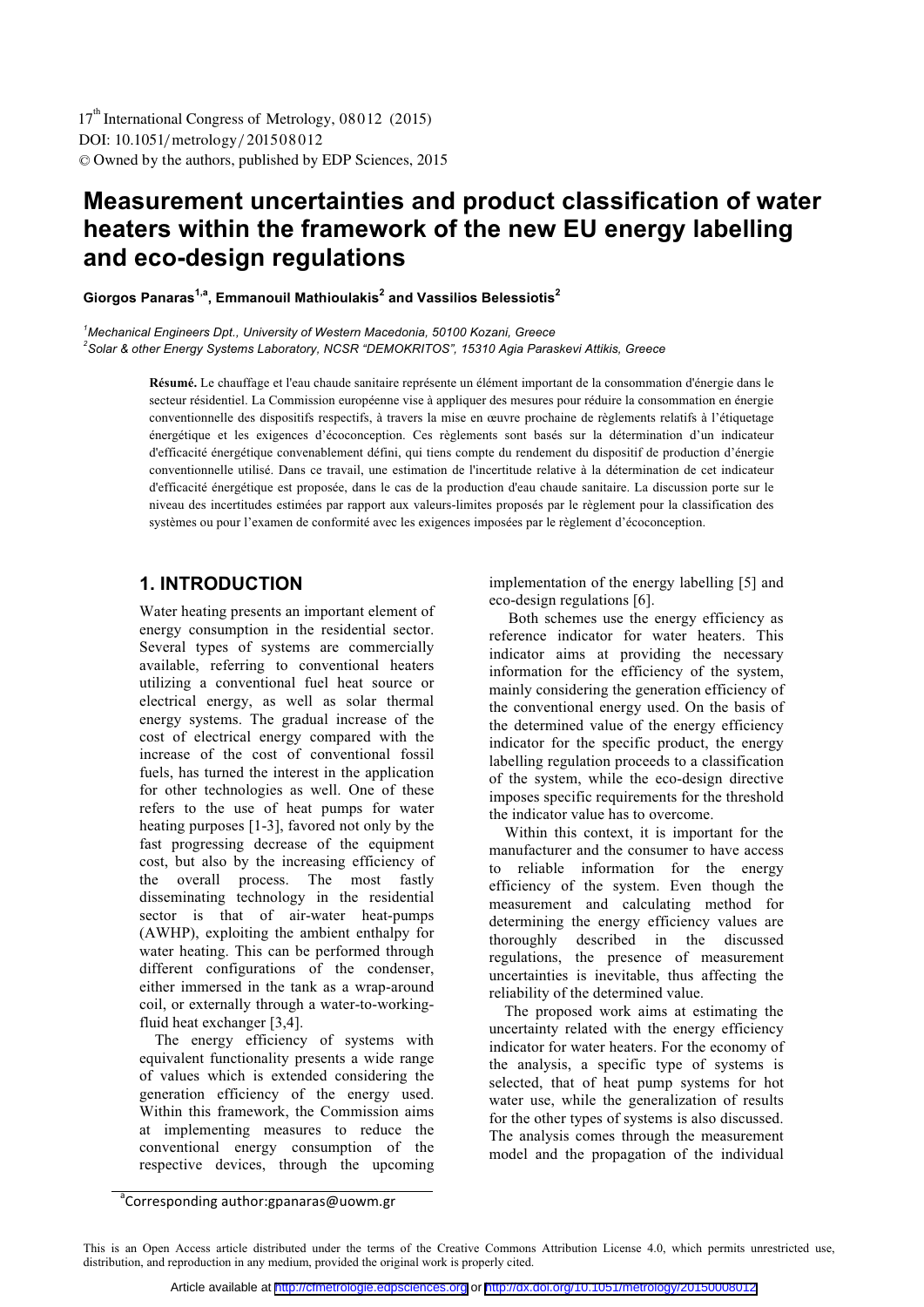quantities uncertainties, on the basis of the measurement requirements anticipated by the relevant measurement and calculation methods. The discussion investigates the relation of the estimated uncertainties with the limits proposed for the classification of the systems or the requirements set.

# **2. MEASUREMENT AND CALCULATION METHODS**

#### **2.1 Energy Labelling Directive**

The energy labelling directive considers water heaters, including heat pump water heaters, hot water storage tanks and packages of water heater and solar device. The energy efficiency of the systems is determined through the operation for a cycle of 24 hours and implementation of a sequence of draw-offs within a period beginning at 7.00 a.m and ending at 9.45 p.m. Each draw-off is characterized by a specific energy to be extracted from the system, as well as cold water flow rate; specifications regarding the temperature of the hot water are also referred to.

 For conventional water heaters and heat pump water heaters, the water heating energy efficiency is calculated as follows:

$$
\eta_{wh} = \frac{Q_{ref}}{(Q_{fuel} + CC Q_{elec})(1 - SCF \cdot smart) + Q_{cor}}(1)
$$
  
Where:

- $Q_{ref}$  is the useful energy extracted through the sequence of draw-offs, in kWh
- $Q_{elec}$  is the consumption of electricity over the 24 h cycle, in kWh
- CC, is a coefficient reflecting the estimated 40 % average EU generation efficiency referred to in Directive 2012/27/EU of the European Parliament and of the Council; the value of the conversion coefficient is *CC* = 2.5
- $Q_{\text{fuel}}$  is the consumption of fuels over the 24 h cycle, in kWh
- SCF (smart control factor), is the water heating energy efficiency gain due to smart control
- Smart, (smart control compliance) denotes the implementation of smart control, i.e. presence of a device that automatically adapts the water heating process to individual usage conditions with the aim of reducing energy consumption
- $Q<sub>cor</sub>$  is a correction factor, taking into account the fact that the place where the water heater is installed is not an isothermal place, expressed in kWh

 Actually the discussed relation presents many similarities to the Coefficient Of Performance (COP), as it calculates the useful energy to the consumed one, while taking into account the generation efficiency of electricity (CC factor), as well as the influence of factors as the smart control or the correction with regard to a non-isothermal installation place.

 The 24 hour cycle anticipates the set in operation of the system at 12 a.m.; from 12 a.m until 06.59 a.m no draw-off takes place, from 07.00 a.m until 9.45 p.m. a sequence of draw-offs is implemented, while for the time between the last draw-off and 12 a.m. no water draw-off takes place.

 The sequence of draw-offs is defined according to the imposed load profile. The directive proposes different load profiles, while the supplier is responsible for the selection of the appropriate one for the specific product.

 The rating conditions for heat pump water heaters refer to three different sets of outdoor air conditions, namely average, colder and warmer ones; depending on the heat sink, conditions for the indoor air, exhaust air, brine or water are defined.

 Except for the water heating energy efficiency, quantities such as the annual electricity consumption (AEC) or annual fuel consumption (AFC) are calculated accordingly, on the basis of the quantities determined through the testing of the system described just above.

 For the case of solar water heaters, the water heating energy efficiency is calculated as follows:

$$
wh = \frac{0.6 \cdot 366 \cdot Q_{ref}}{Q_{total}} \tag{2}
$$

Where the denominator  $Q_{\text{total}}$  is calculated according to the following relation:

$$
Q_{tota} = \frac{Q_{nonsol}}{1.1 \eta_{wh,nonsol} - 0.1} + Q_{aux} CC(3)
$$

Where:

<sub>n</sub>

- $Q_{\text{nonsol}}$ , is the annual contribution of electricity (expressed in kWh) and/or fuels (expressed in kWh) to the useful heat output of a solar water heater or a package of water heater and solar device, taking into account the annual amount of heat captured by the solar collector and the heat losses of the solar hot water storage tank; useful energy extracted through the sequence of draw-offs, in kWh
- $\eta_{\text{nh}.\text{nonsol}}$  (heat generator water heating energy efficiency), is the water heating energy efficiency of a heat generator which is part of a solar water heater, expressed in %, established under average climate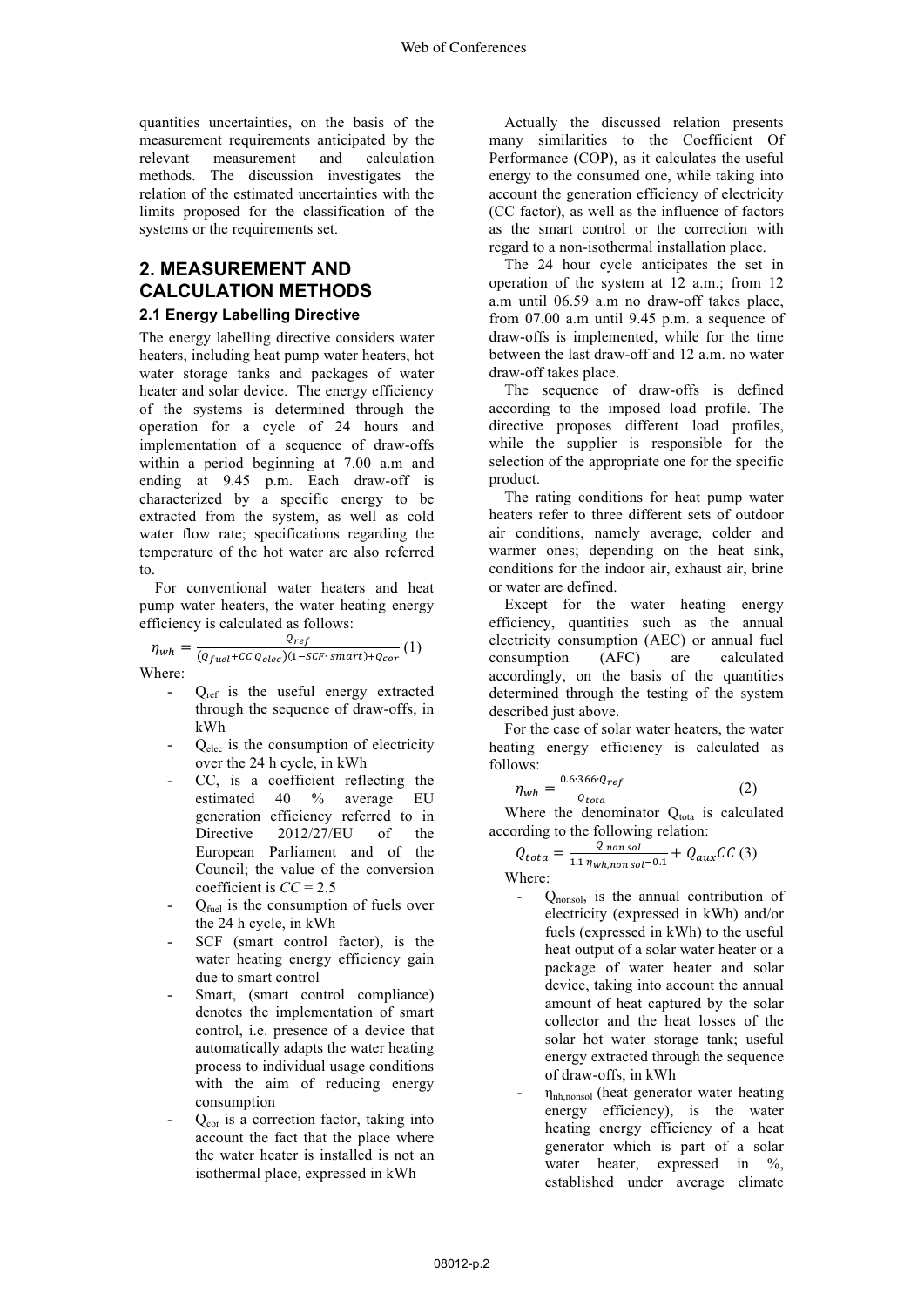conditions and without using solar heat input;

 $Q_{\text{aux}}$  (auxiliary electricity consumption), is the annual electricity consumption of a solar water heater or a solar-only system that is due to the pump power consumption and the standby power consumption, expressed in kWh in terms of final energy;

 The energy efficiency classes, proposed in the Directive, are determined according to the water heating energy efficiency  $(\eta_{wh})$  and the imposed load profile.

#### **2.2 Ecodesign Directive**

The Ecodesign Directive addresses manufacturers, indicating specific criteria for water heaters, mainly concerning the energy efficiency of the systems, the storage volume as well as sound power level or emission of nitrogen oxides. For the case of hot storage tanks, the standing losses factor is also calculated; a higher limit is proposed for the value it may present.

 Concentrating on the quantity of energy efficiency, the calculation method for the energy efficiency is the same, as in the case of Energy Labelling Directive, noting that for heat pump water heaters measurement in only one set of ambient conditions is performed. The Directive proposes specific limits the energy efficiency should exceed.

# **3. ESTIMATION OF UNCERTAINTIES**

For the case of the water heating energy efficiency indicator for conventional water heaters and heat pump water heaters, the estimation of uncertainties should consider the uncertainty of the quantities entering equation (1). Concentrating on a heat pump water heater, where no second conventional source operates, rather than the heat pump, while assuming that no smart function is present and  $Q_{cor}$  can be considered as negligible, the quantities characterized by uncertainties are the useful energy extracted  $(Q_{ref})$  and the consumption of electricity  $(Q_{elec})$ .

 Thus, implementing the error propagation law, as described on the Guide to the Expression of Uncertainty in Measurement [7], the following relation can be formulated for the calculation of the energy efficiency standard uncertainty,  $u_{\text{nwh}}$ :

$$
u_{\eta_{wh}} = \sqrt{\frac{\partial^2 \eta_{wh}}{\partial q_{ref}^2} u_{Q_{ref}}^2 + \frac{\partial^2 \eta_{wh}}{\partial q_{elec}^2} u_{Qelec}^2} = \frac{1}{c c \cdot Q_{elec}} \sqrt{u_{Qref}^2 + \left(\frac{Q_{ref}}{Q_{elec}}\right)^2 u_{Qelec}^2}
$$
(4)

The above relation can be further simplified considering that the  $Q_{ref}/Q_{elec}$  ratio is the COP of the heat pump water heater [8, 9]:

$$
u_{\eta_{wh}} = \frac{1}{cc \cdot Q_{elec}} \sqrt{u_{Q_{ref}}^2 + COP^2 u_{Q_{elec}}^2} \quad (5)
$$

The thermal energy  $Q_{ref}$  is provided by the relation:

$$
Q_{ref} = \sum_{i=1}^{n} \dot{m} C_p (T_{out} - T_{in}) \Delta t \quad (6)
$$
  
Where:

- $T_{in}$ , is the incoming (cold) water to the system
- $T<sub>out</sub>$ , is the outgoing (hot) water to the system
- $\dot{m}$ , is the cold (and hot) water flow rate (expressed in kg/s)

Actually this relation sums the energy extracted in each draw-off (*i*=1 to *n* the number of draw-offs anticipated by the testing procedure).

The term Δt denotes the duration of each drawoff. Considering the mean value for the flow rate  $(\overline{m})$  and the temperature difference  $(\overline{T_{out}-T_{in}})$ , and assuming that the uncertainty in the measurement of time can be negligible, the implementation of the propagation of uncertainties law leads to:

 $u_{Q_{ref}} = C_p t_{tot} \sqrt{\left(\vec{m} u_{T_{out}-T_{in}}\right)}$ <sup>2</sup> +  $[(\overline{T_{out}-T_{in}})u_{m}]^{2}$  (7) Noting that:

$$
t_{tot} = \sum_{i=1}^{n} \Delta t \qquad (8)
$$

The term  $Q_{elec}$  is the sum of the electrical energy consumed by the system through the 24h period. Given that the uncertainty in the measurement of time is negligible:

$$
u_{Q_{elec}} = u_{P_{elec}} \qquad (9)
$$

Where P<sub>elec</sub> is the electrical power uncertainty. The uncertainty of the temperature difference can be calculated on the basis of the uncertainties of the individual temperatures:

$$
u_{T_{out}-T_{in}} = \sqrt{u_{T_{in}}^2 + u_{T_{out}}^2} \tag{10}
$$

Thus, according to the above analysis, the uncertainties of the following quantities enter calculations:  $u_{Q_{ref}}, u_{T_{in}}, u_{T_{out}}, u_m, u_{P_{elec}}$ 

Provided that the type A uncertainty component depends on each specific test applied, given the scope of this analysis, it is not included in the discussion; thus, it is the Type B uncertainty component that enters calculations. This component can be considered to refer to the accuracy of the sensors, as anticipated by the Directives (table 1).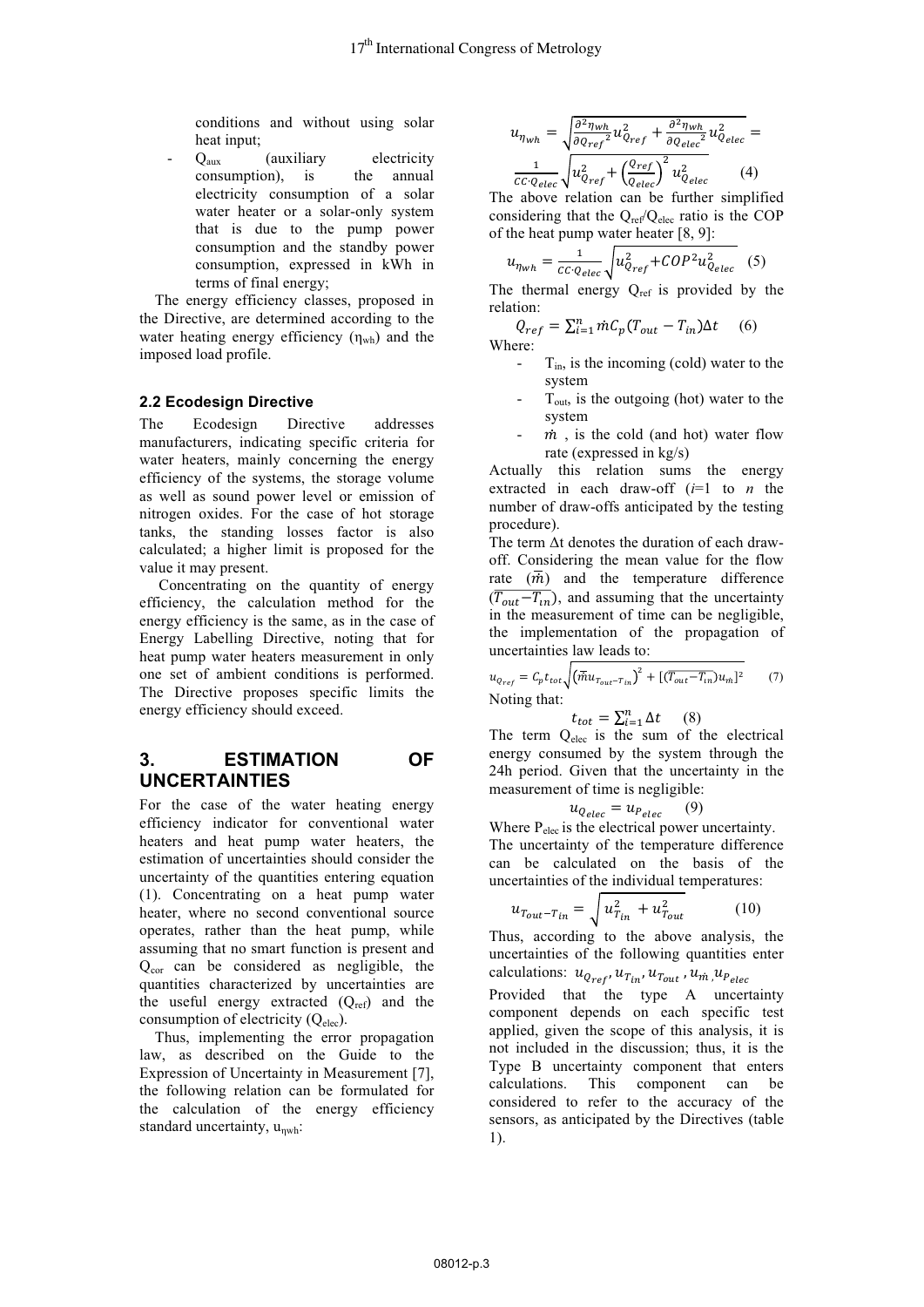For the direct measurements (flow rate, inletoutlet temperature, electrical power), the assumption of orthogonal distribution leads to:

$$
u_x = \frac{\Delta x}{\sqrt{3}}\tag{11}
$$

Where  $\Delta x$  is the accuracy of the sensor measuring quantity x (x refers to flow rate, inlet-outlet temperature, electrical power).

The accuracy of each sensor proposed by the Directive is presented in table 1.

**Table 1**. Accuracy of sensors proposed by the Energy Labelling Directive

| Quantity                          | Accuracy    |
|-----------------------------------|-------------|
| Hot water (outlet)<br>temperature | $\pm 0.5$ K |
| Cold water (inlet)<br>temperature | $\pm 0.5$ K |
| Water flow rate                   | $\pm 2\%$   |
| Electrical power                  | $\pm 2\%$   |

# **4. RESULTS**

According to relations  $(5) - (10)$  and the Type B uncertainties proposed in table 1, the uncertainty of the  $\eta_{wh}$  can be calculated for the load profiles anticipated in the Directive. As it may be seen, the calculated uncertainty also depends on the duration of the draw-offs, as well as on the COP of the heat pump.

 According to the relevant literature [3, 10 - 11], the COP of the heat pump can be considered to depend mainly on the exhaust (heat source) and load (heat sink) temperatures; for an air-to-water system these refer to ambient temperature  $(T_a)$  and the water temperature  $(T<sub>st</sub>)$ . The experimental analysis of a relevant system indicated the following relation for the COP [4]:

$$
COP = 4.22 - 0.072(T_a - T_{st})
$$
 (12)

 The ambient temperature is indicated by the Energy Labelling Directive. As noted above, three sets are proposed, the average set indicating dry-bulb temperature of  $7^{\circ}$ C, the colder:  $2^{\circ}$ C and the warmer: 14  $^{\circ}$ C, while the above mentioned average conditions are assumed by the Ecodesign Directive.

 Regarding the storage tank temperature of the water heater, this changes through-out the operation of the system, depending also on the set-point temperature of the thermostat. The anticipated draw-offs propose a value for the temperature indicated as  $T_m$ . This temperature is the temperature above which, the water is considered to contribute to the useful energy balance of the user. For a limited number of draw-offs, the proposed value for the temperature  $T_m$  equals that of the cold water entering the tank  $(T_{in} = 10^{\circ}\text{C})$ ; for these cases, the Directive proposes a value for the indicated as the 'peak temperature'  $(T_p)$ . The 'peak temperature' denotes a minimum water temperature, expressed in degrees Celsius, to be achieved during water draw-off.

 Given the above, it can be stated that the storage tank temperature primarily depends on

the operation characteristics of the system, while critical is the set-point temperature, as well as the draw-off conditions. For the needs of the present analysis, calculations have assumed different mean temperatures for the storage tank; a low temperature and a high one have been assumed. The low temperature is consistent with the minimum outlet temperature requirements for the draw-offs. The high one refers to the temperature of the storage tank being equal to the set-point temperature; this set-point temperature should be higher than the indicated 'peak temperature' (*T p*).

 The uncertainties calculation procedure is described in detail through the implementation in the 'M' load profile, presented in table 2.

**Table 2.** Operating conditions for load profile M

| time     | Q     | $T_m$         | $T_p$         | f                       |  |
|----------|-------|---------------|---------------|-------------------------|--|
| (h:m:s)  | (kWh) | $(^{\circ}C)$ | $(^{\circ}C)$ | (l/min)                 |  |
| 7:00:00  | 0.105 | 25.00         |               | 3                       |  |
| 7:05:00  | 1.400 | 40.00         |               | 6                       |  |
| 7:30:00  | 0.105 | 25.00         |               | 3                       |  |
| 8:01:00  | 0.105 | 25.00         |               | $\overline{\mathbf{3}}$ |  |
| 8:15:00  | 0.105 | 25.00         |               | $\overline{\mathbf{3}}$ |  |
| 8:30:00  | 0.105 | 25.00         | -             | $\overline{\mathbf{3}}$ |  |
| 8:45:00  | 0.105 | 25.00         |               | $\overline{\mathbf{3}}$ |  |
| 9:00:00  | 0.105 | 25.00         |               | $\overline{\mathbf{3}}$ |  |
| 9:30:00  | 0.105 | 25.00         |               | 3                       |  |
| 10:30:00 | 0.105 | 10.00         | 40            | $\overline{3}$          |  |
| 11:30:00 | 0.105 | 25.00         |               | $\overline{2}$          |  |
| 11:45:00 | 0.105 | 25.00         |               | $\overline{c}$          |  |
| 12:45:00 | 0.315 | 10.00         | 55            | 4                       |  |
| 14:30:00 | 0.105 | 25.00         |               | $\overline{\mathbf{3}}$ |  |
| 15:30:00 | 0.105 | 25.00         |               | $\overline{\mathbf{3}}$ |  |
| 16:30:00 | 0.105 | 25.00         |               | $\overline{\mathbf{3}}$ |  |
| 18:00:00 | 0.105 | 25.00         |               | $\overline{\mathbf{3}}$ |  |
| 18:15:00 | 0.105 | 40.00         |               | 3                       |  |
| 18:30:00 | 0.105 | 40.00         |               | $\overline{3}$          |  |
| 19:00:00 | 0.105 | 25.00         |               | $\overline{\mathbf{3}}$ |  |
| 20:30:00 | 0.735 | 10.00         | 55            | $\overline{4}$          |  |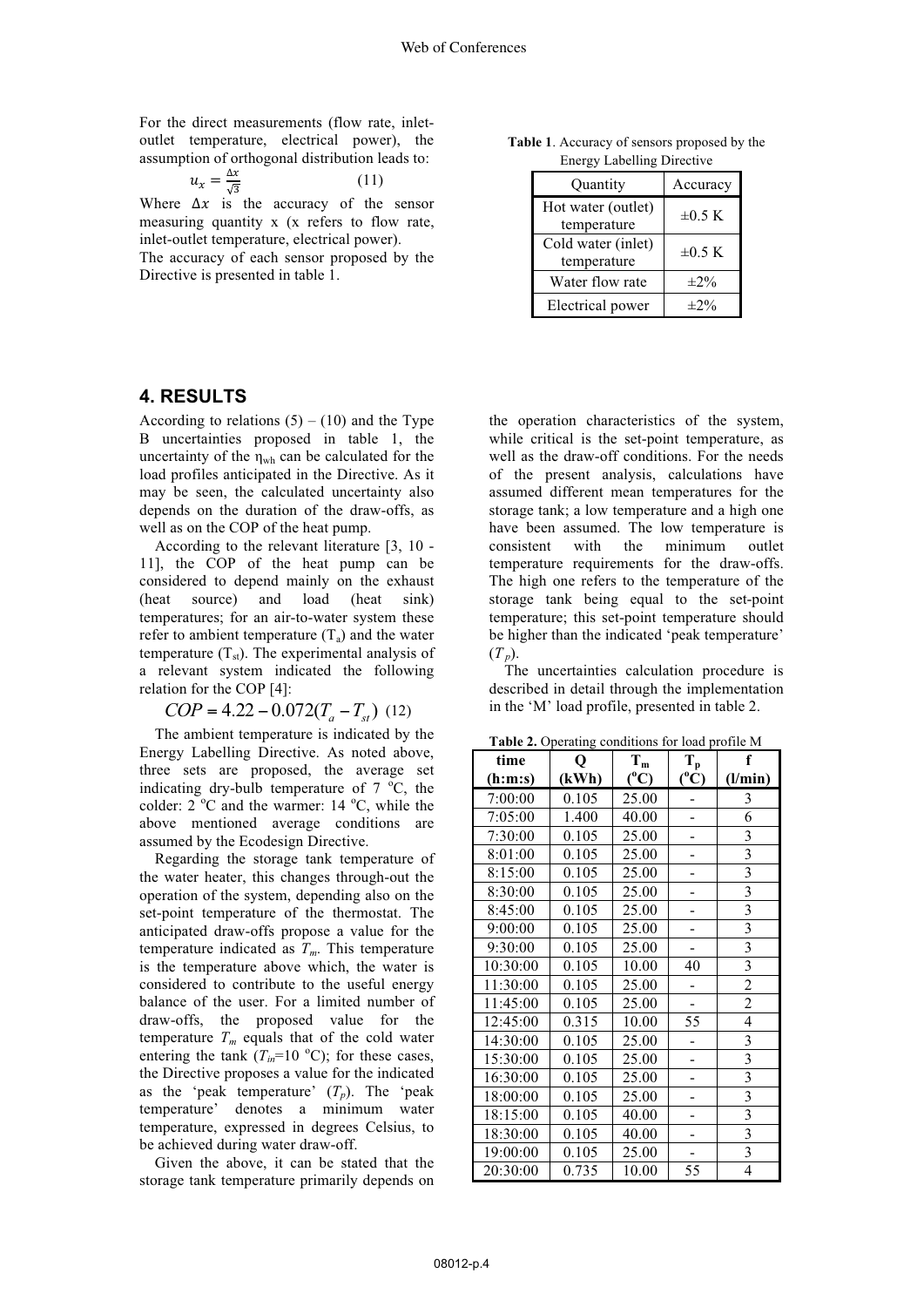| 21:15:00 | 0.105 | 25.00 |  |
|----------|-------|-------|--|
| 21:30:00 | 1.400 | 40.00 |  |

 With regard to the requirements set for the specific draw-off profile, and the above discussion, the low mean storage tank temperature is  $T_{\text{st,M,l}} = 30.01 \text{ °C}$  and  $T_{\text{st,M,h}} = 55$  $\rm{^0C}$ .

 Given that the quantity of energy extracted in each draw-off is specific, the duration of draw-offs also depends on the hot water temperature in the water tank. Thus, for  $T_{\text{st,M.l}}$ ,  $t_{M,l}=61.12$  min and  $T_{st,M,h}=27.19$  min.

 In table 3, the results for load profile M are presented. It should be noted that according to the calculations, for all quantities examined, the relative uncertainty does not depend on the ambient conditions (i.e. the system performance indicator, COP). This can be evident for the thermal energy extracted,

including the uncertainty on an absolute basis as well, while the effect of the COP on the electrical energy and the water heating energy efficiency is counterbalanced on a relative quantity level.

**Table 3**. Load Profile M estimated relative standard uncertainty for useful thermal energy and water heating energy efficiency, determined according to

Energy Labelling and Eco-design Directives

| $\text{Error}$ , $\text{Function}$ and $\text{Error}$ and $\text{Error}$<br>tank temperature | $\rm T_{st,l}$ | $\Gamma_{\rm st,h}$ |  |
|----------------------------------------------------------------------------------------------|----------------|---------------------|--|
| relative uncertainty                                                                         |                |                     |  |
| $u_{rQ}(\%)$                                                                                 | 2.08           | 1.30                |  |
| $u_{rn}$ (%)                                                                                 | 2.38           | 1 74                |  |

 Following, the relative uncertainties of the water heating efficiency for all load profiles are presented; low and high storage tank temperatures are examined. In table 4, the respective results are presented.

**Table 4.** Relative standard uncertainties for water heating energy efficiency, determined according to Energy Labelling and Eco-design Directives; all load profiles are examined

| tank<br>temperature | 3XS  | 2XS  | XS   | S    | M    | L    | XL   | <b>XXL</b> |
|---------------------|------|------|------|------|------|------|------|------------|
| $T_{st,1}$          | 3.17 | 3.17 | 2.31 | 2.47 | 2.38 | 2.90 | 2.84 | 2.86       |
| $T_{\rm st,h}$      | 1.87 | 1.87 | 1.99 | 1.78 | 1.74 | 1.69 | 1.62 | 1.58       |

It may be seen that the higher mean storage tank temperatures, the higher the relative uncertainty; this can be mainly attributed to the duration of the draw-offs being higher for lower temperatures of hot water, as also discussed above. Moreover, the more energy demanding load profiles, lead in general to lower relative uncertainty values.

Since the testing procedure anticipates the set in operation of the system before the drawoffs, the system would operate and produce hot water before the first draw-off. Thus, the COP of the system by the 24-h period can be different with regard to the calculated one through the draw-off profiles. Nevertheless the relative uncertainty has been proven not to be affected by the value of the COP; within this context, the calculated uncertainties can be considered representative of the complete testing procedure.

### **5. CONCLUSIONS**

In this work, the uncertainty related with the water heating efficiency indicator

As it has been discussed, the performance indicator of the heat pump system has been proven not to influence the relative uncertainty value of the complete system water heating efficiency. Within this context, the above results can be considered representative for conventional heaters as well as.

As regards solar water heaters, the uncertainties calculation procedure becomes more complicated, as the calculation procedure requires the testing of the system as solar-only or the exploitation of performance parameters resulting from tests, in order to assess the solar part energy contribution. Nevertheless, since the water heating energy efficiency of the conventional source remains in the equation (2), the discussed uncertainty for the solar system would be greater to some degree.

determination procedure, proposed by Energy Labelling and Eco-design Directives has been estimated. The relative standard uncertainty values present a range between 1.58 and